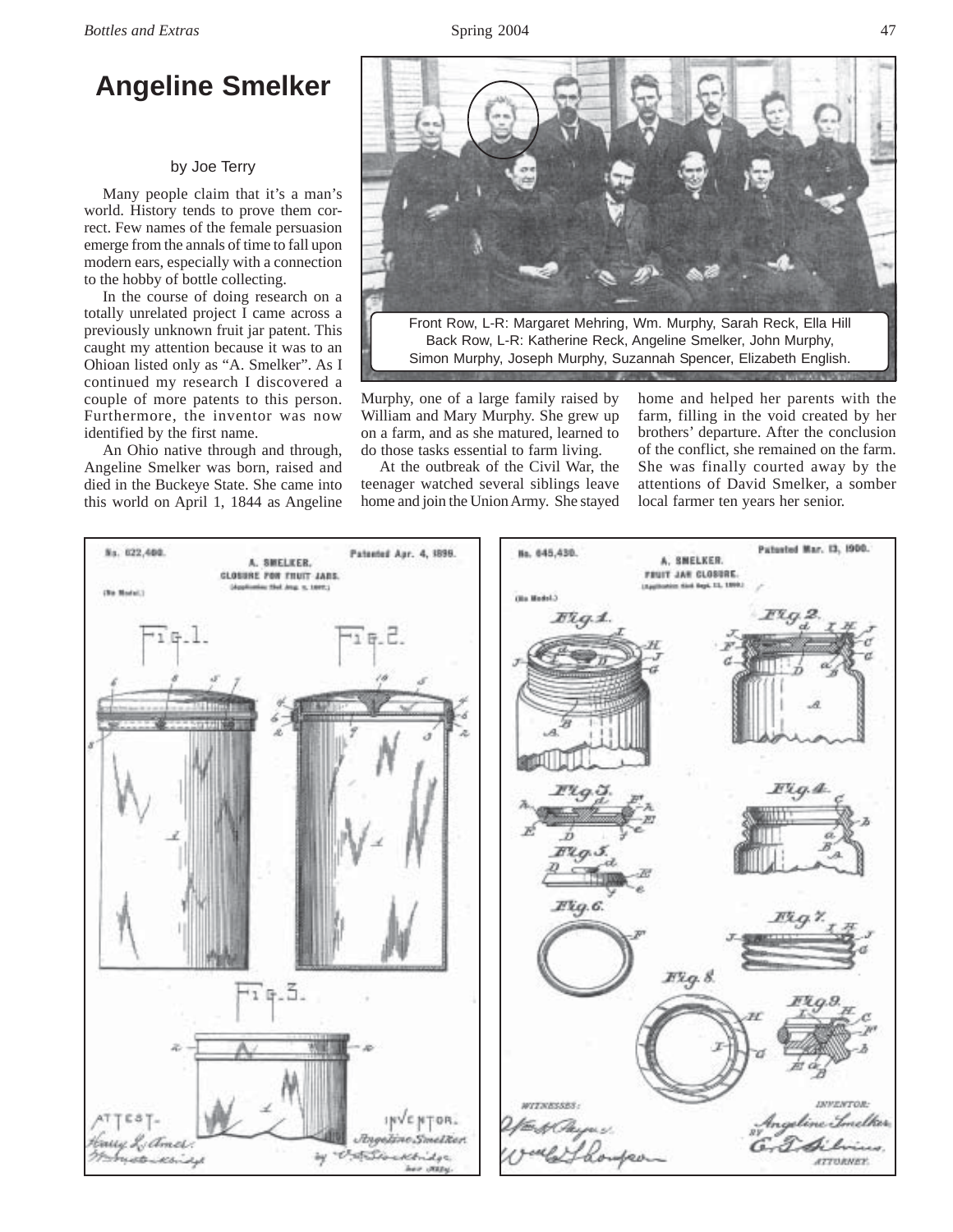The couple exchanged vows on December 31, 1871. The two moved around a little, eventually settling down on a farm near North Star, Ohio, in Darke County. She gave birth to the first of their seven children less than a year after their marriage; Harry was that child, followed by Florence in 1874, Olive in 1876, and Eva in 1877 (who died the same year). The rest appear to have come into this world after 1880, and included William, Leroy, and Edward.

It could be presumed that life for the Smelkers passed by much as it did for any other farmer of the time period. There was a living to be made if you were willing to work for it. Part of this would have included the preservation of food stuffs. By the 1880s this process became increasingly easier and more economical to accomplish. This was due in part to a multitude of fruit jar patents, as well as the increased number of glass factories making them. While Mason's Patent of 1858 would eventually prove to be the most prevalent of designs (simplicity is always best), inventors continued for decades to

come up with alternate designs.

Angeline's education would be assumed to have been basic, as were most women's at that time. However, there was a ten-year period between her reaching adult age and her marriage. So maybe, just maybe, she was a little more learned than we know.

There is no doubt she had a familiarity with fruit jars, and among them was unquestionably the screw top Mason. Still, her first patent was for something different. In 1897, she submitted a formal application to the U.S. Patent Office for a closure for a fruit jar. The government granted her request, giving her patent 622400 on April 4, 1899. She had just turned 55 years old.

Her idea was for a jar made of glass, earthenware or other material, with a recessed section on the sides, near the top, which would have a rubber ring. The lid would clamp down upon this, as opposed to having the ring on top of the mouth of the jar. Another rubber band or flexible cord was wrapped around the outside of the cap to help seal the container. It also involved an internal disk, which rested on an inside edge. This had a knob, which the cap rested on. When the lid was applied, it pressed down on the disk, which did some of the actual sealing.

There are no known examples of this patent design, or for that matter, of any of Mrs. Smelker's jars. This could be for several reasons, the first of which is that none were ever made. This seems a little unreasonable, as with six patents, why bother if no one was making them?

The other possibility is that the jars are unmarked with patent date or number. This has been the situation with a number of jars. Take for example, Alexander Brinkerhoff. At least one of his jelly glasses has turned up with only a metal lid embossed. If this were the case with Angeline, those lids would be rare due to the deterioration of the metal. Time will tell if someone eventually finds one.

Her next patent, number 645430, was granted in 1900 and followed by number 727470 on May 5, 1903. By this time, there seems to have been a rift between her and her husband. The first patent listed